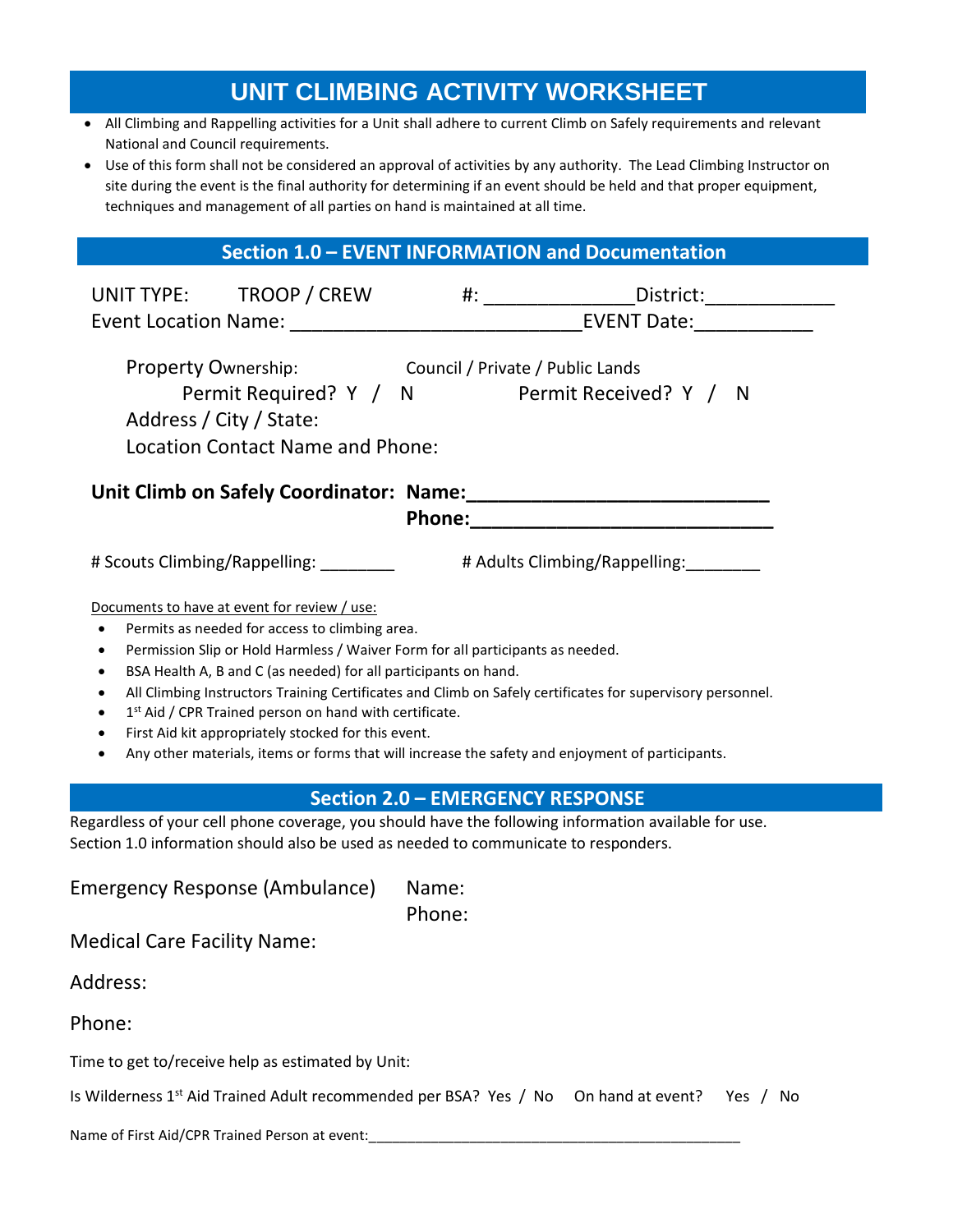# **Section 3.0 – CLIMBING STAFF**

#### **Level 2 Climbing Instructor – Event Lead:**

| Name:                                                                                             |  | Phone: ___________________                           |  |                                           |  |  |  |  |
|---------------------------------------------------------------------------------------------------|--|------------------------------------------------------|--|-------------------------------------------|--|--|--|--|
|                                                                                                   |  | Certification Level: ACS2 / CL2 / Director           |  | Date Rcyd:                                |  |  |  |  |
| Assistant Climbing Instructor(s) – Full Name / Certification / Date Rcvd:                         |  |                                                      |  |                                           |  |  |  |  |
|                                                                                                   |  |                                                      |  |                                           |  |  |  |  |
|                                                                                                   |  | Minimum 2 Instructors (at least one Level 2) needed. |  | <b>Instructor/Scout Ratio = 6:1 limit</b> |  |  |  |  |
| Qualified Supervision: Trained in Climb on Safely, 2 minimum and at least 1 is over 21 years old. |  |                                                      |  |                                           |  |  |  |  |
| Supervisor/Scout Ratio = 10:1 limit<br># Supervisors on hand:                                     |  |                                                      |  |                                           |  |  |  |  |

## **Section 4.0 – CLIMBING ACTIVITY**

Climbing Area - describe expected activities, including routes or other description of area, estimated heights to top out, belay from top or at base of route(s) to make sure you come prepared with the proper gear:

Approach - Identify the approach to the area and create a plan for managing the event and participants:

Boundary Control - describe how you expect to identify the boundary between area where safety equipment must be used and where observers can be that do not require safety equipment. At least one adult supervisor should always have this primary responsibility to maintain and be aware of the requirements.

Safety/Tether lines needed/used inside boundary limit?

Max # participants in climb/rap area: (Limited to  $6:1$ )

All gear, hardware or equipment used should always be maintained per manufacturers recommendation (age, use, etc) fit the participant properly, be properly rated for use and function properly.

**Stay Safe, always CHECK, use the EDGE method and HAVE FUN!**